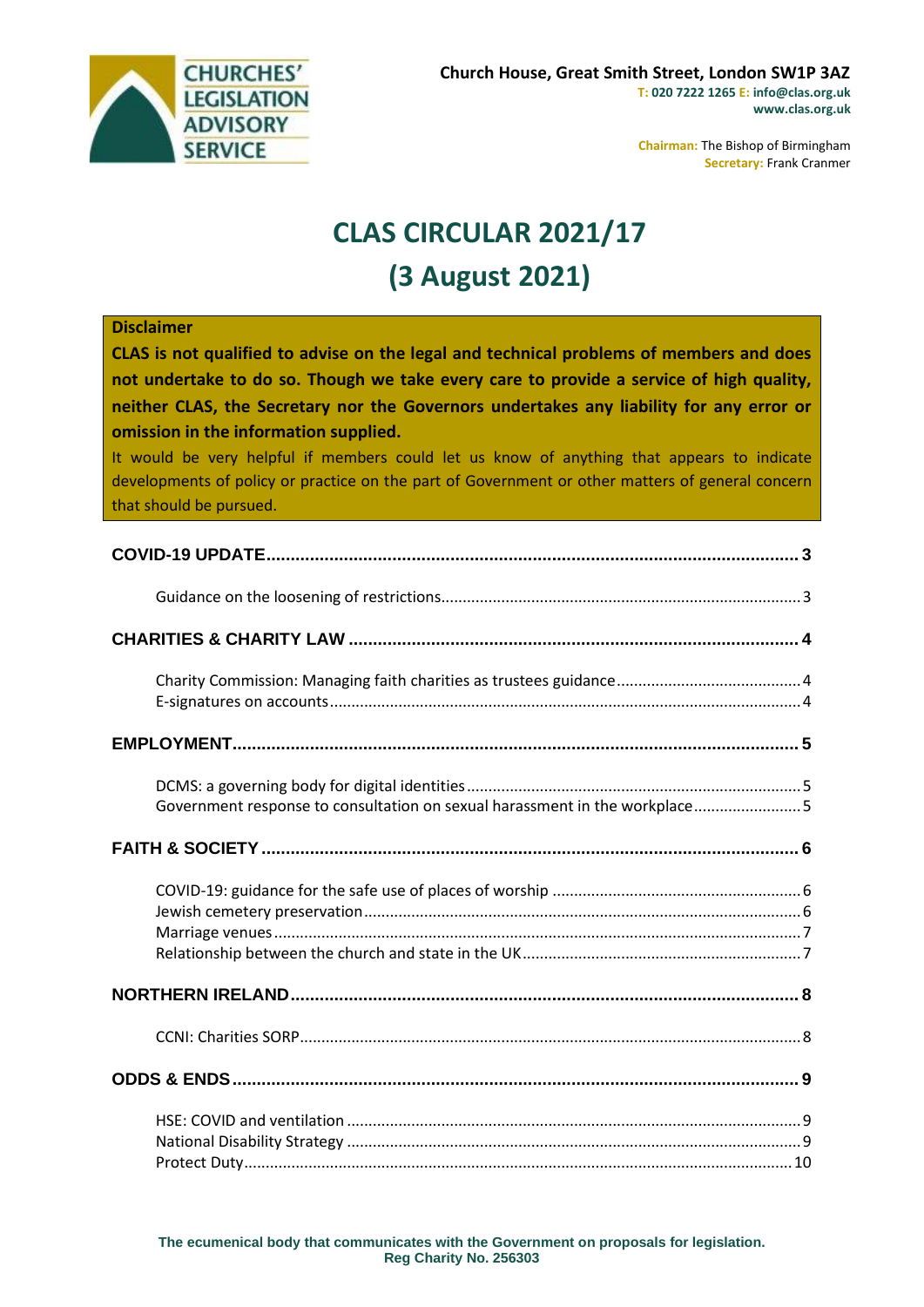| <b>Churches' Legislation Advisory Service</b>                                 | <b>Circular 2021/17</b> |
|-------------------------------------------------------------------------------|-------------------------|
|                                                                               |                         |
|                                                                               |                         |
|                                                                               |                         |
|                                                                               |                         |
|                                                                               |                         |
|                                                                               |                         |
| Building standards (fire safety) - a consultation on external wall systems 14 |                         |
|                                                                               |                         |
|                                                                               |                         |
|                                                                               |                         |
|                                                                               |                         |
|                                                                               |                         |
| Changes to the determination of listed building consent applications 18       |                         |
|                                                                               |                         |
|                                                                               |                         |
|                                                                               |                         |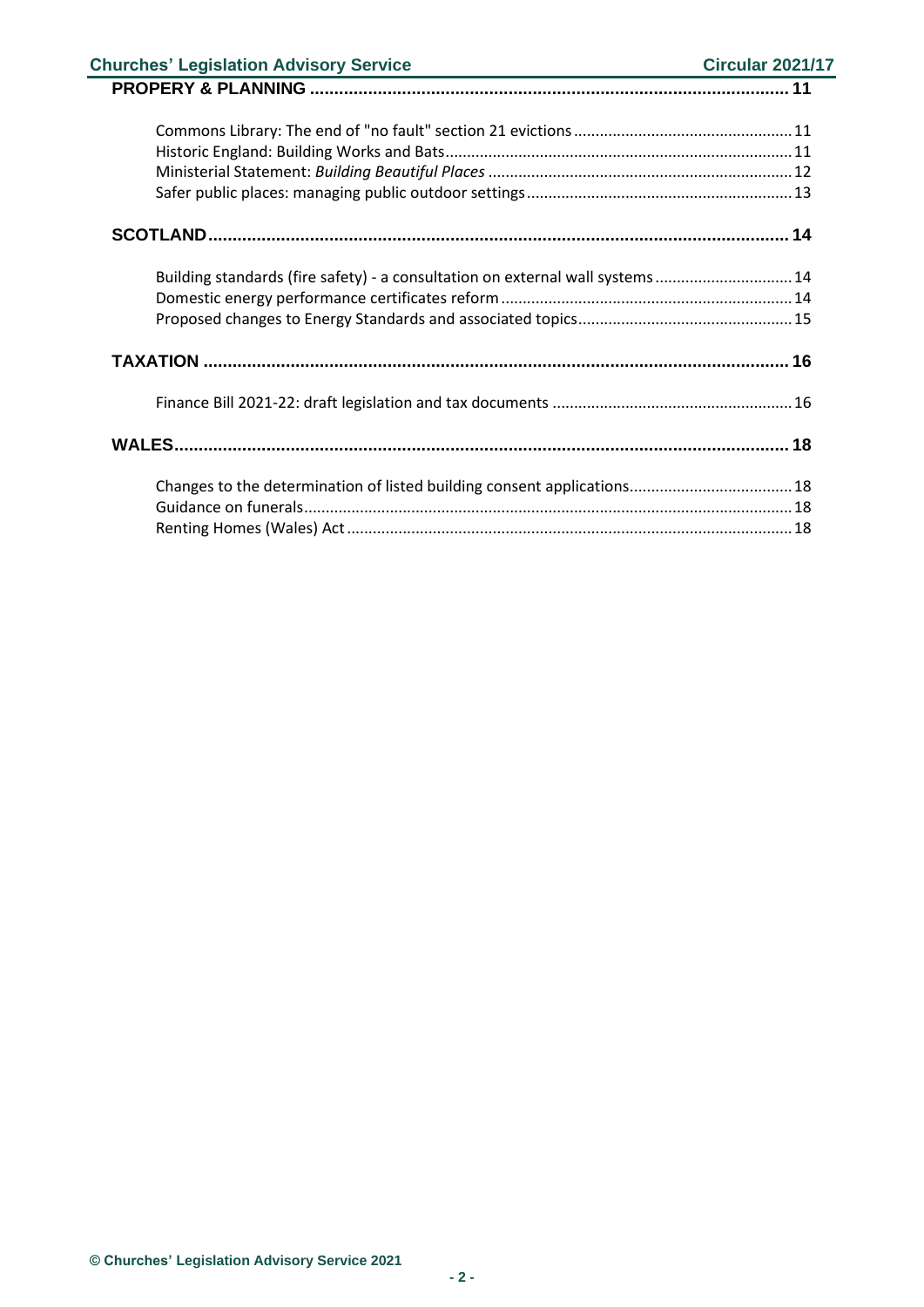### <span id="page-2-0"></span>**COVID-19 UPDATE**

<span id="page-2-1"></span>**Guidance on the loosening of restrictions**

**For information and possibly for action**

- MHCLG's previous guidance for England, updated 16 June, was withdrawn on 19 July and replaced with *[COVID-19: guidance for the safe use of places of worship](https://www.gov.uk/guidance/covid-19-guidance-for-the-safe-use-of-places-of-worship)*.
- Also on 19 July, the Church of England issued updated guidance for Step 4: *[Opening and](https://www.churchofengland.org/media/24767)  [managing church buildings in step 4 of the Roadmap out of Lockdown, V.1](https://www.churchofengland.org/media/24767)*. There is also a range of material on the C of E website that might be helpful, including:
	- o *[Risk Assessment Template for Opening Church Buildings to the Public, V.10](https://www.churchofengland.org/media/20510)*.;
	- o *[COVID-19 NHS Test & Trace Data, V.5](https://www.churchofengland.org/media/21016)*;
	- o *[Test and Trace consent form template](https://www.churchofengland.org/media/21017)*;
	- o *[Test and Trace online privacy notice template](https://www.churchofengland.org/media/21018)*;
	- o *[Test and Trace privacy notice template](https://www.churchofengland.org/media/21019)*.
- **•** The Church in Wales issued [updated guidance](https://www.churchinwales.org.uk/en/clergy-and-members/coronavirus-covid-19-guidance/) on "Level 1", following changes in the COVID-19 Regulations by the Welsh Government which became effective on 17 July.

The Scottish Government announced on 3 August that the legal requirement for physical distancing and limits on gatherings will be removed on 9 August when all venues across Scotland are able to reopen. Some protective measures will stay in place, such as the use of face coverings indoors and the collection of contact details as part of Test and Protect. Capacity limits of 2000 people indoors and 5000 people outdoors will also remain in place, although some exceptions may be possible on a case by case basis. These will be reviewed every three weeks to ensure that they remain proportionate. The full press release is [here.](https://www.gov.scot/news/scotland-to-move-beyond-level-0/)

[Source: CLAS, 3 August]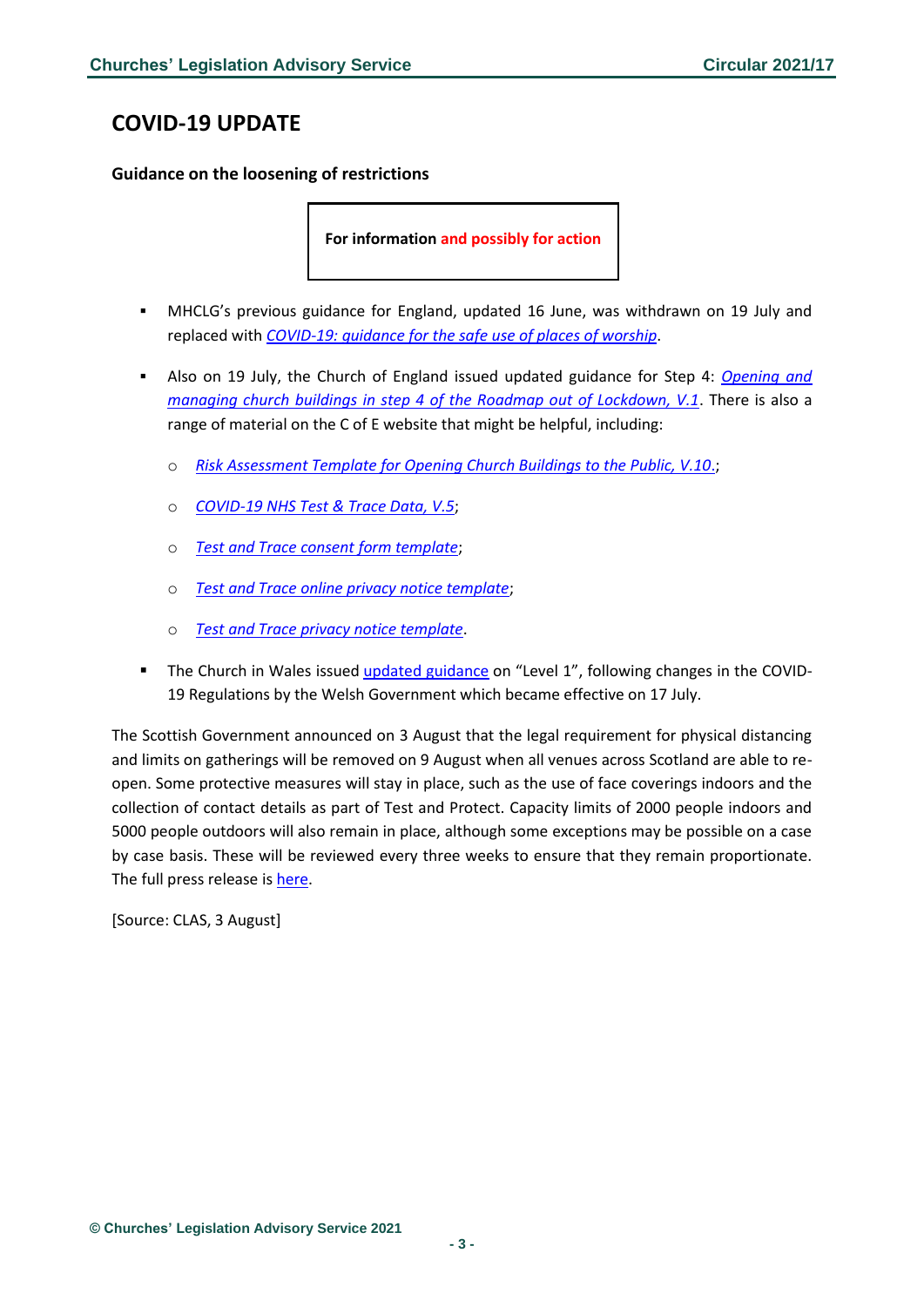### <span id="page-3-0"></span>**CHARITIES & CHARITY LAW**

### <span id="page-3-1"></span>**Charity Commission: Managing faith charities as trustees guidance**

**For information**

The Charity Commission has renamed its 'Faith in good governance' guidance and has reordered it to make it easier to find information. The guidance is now called ['Managing faith charities as trustees'.](https://www.gov.uk/government/publications/faith-based-charities/managing-faith-charities-as-trustees)

[Source: Charity Commission, 28 July]

#### <span id="page-3-2"></span>**E-signatures on accounts**

**For information and possibly for action**

The Charity Commission is accepting 'e-signatures' on the copy annual Trustees' Report and Accounts filed with the Charity Annual Return. Its updated **[accounts guidance](https://www.gov.uk/government/publications/charity-reporting-and-accounting-the-essentials-november-2016-cc15d/charity-reporting-and-accounting-the-essentials-november-2016-cc15d--2)** says these can be docusign signatures, typed signatures or electronic versions of a signature (ie a scanned version of a handwritten signature), *however*:

- the relaxation is subject to any specific requirement on the charity's governing document for either handwritten or electronic signatures; and
- in the case of charitable companies, company law still formally requires handwritten signatures on paper hard-copy accounts and reports filed at Companies House, including independent scrutiny reports from auditors and independent examiners, and trustees' reports.

Bates Wells says that, in practice, copies of handwritten signatures are sometimes accepted but that this is not guaranteed.

[Source: Bates Wells, 27 July]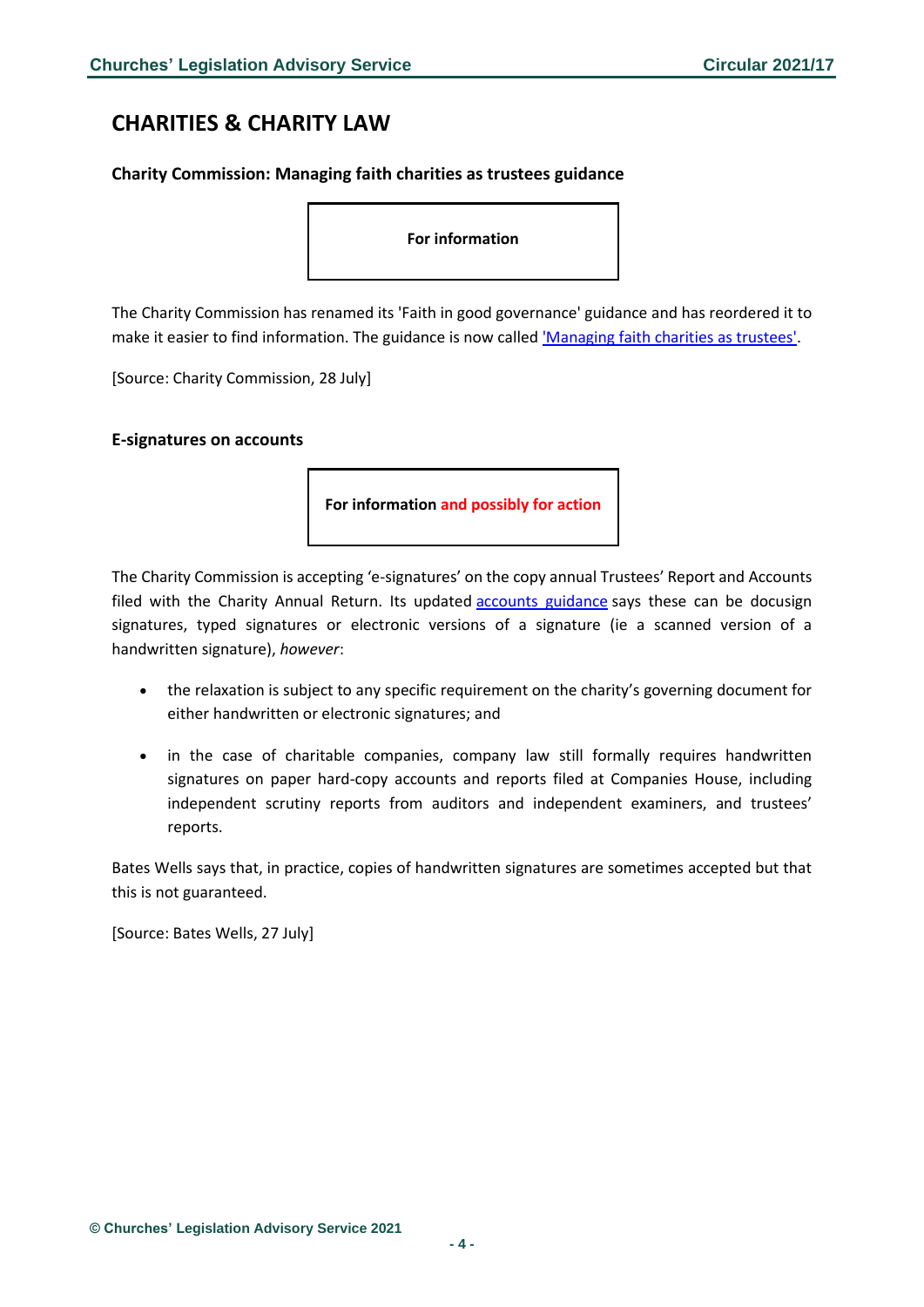### <span id="page-4-0"></span>**EMPLOYMENT**

### <span id="page-4-1"></span>**DCMS: a governing body for digital identities**

**For information and possibly for action** 

DCMS has [announced](https://www.gov.uk/government/news/plans-for-governing-body-to-make-digital-identities-as-trusted-as-passports) new proposals for a governing body to ensure safe and secure use of digital identity. DCMS' [consultation](https://www.gov.uk/government/consultations/digital-identity-and-attributes-consultation) on digital identity - closing **13 September** - describes digital identity as "an easy way to help us prove who we are without the need for physical documents. They can also help us prove things about us, such as our age **o**r our qualifications".

This consultation asks for views on how the digital identity system should operate, including proposals for a governing body which will be charged with making sure that organisations follow Government rules on digital identity.

[Source: DCMS, 19 July]

### <span id="page-4-2"></span>**Government response to consultation on sexual harassment in the workplace**



The Government Equalities Office has [published](https://www.gov.uk/government/consultations/consultation-on-sexual-harassment-in-the-workplace?utm_medium=email&utm_campaign=govuk-notifications&utm_source=d598765a-aacf-44fa-b04c-420ec1f7bf1a&utm_content=daily) its response to its consultation on sexual harrassment in the workplace. Following the consultation, the Government Equalities Office will legislate:

- to introduce a duty on employers to take reasonable steps to prevent sexual harassment;
- to create explicit protections from harassment by third parties; and
- to support the Equality and Human Rights Commission to produce a statutory code of practice, alongside producing its own employer guidance.

It will also look closely at extending the time limit for bringing Equality Act-based cases to an tribunal to six months.

[Source: Government Equalities Office, 21 July]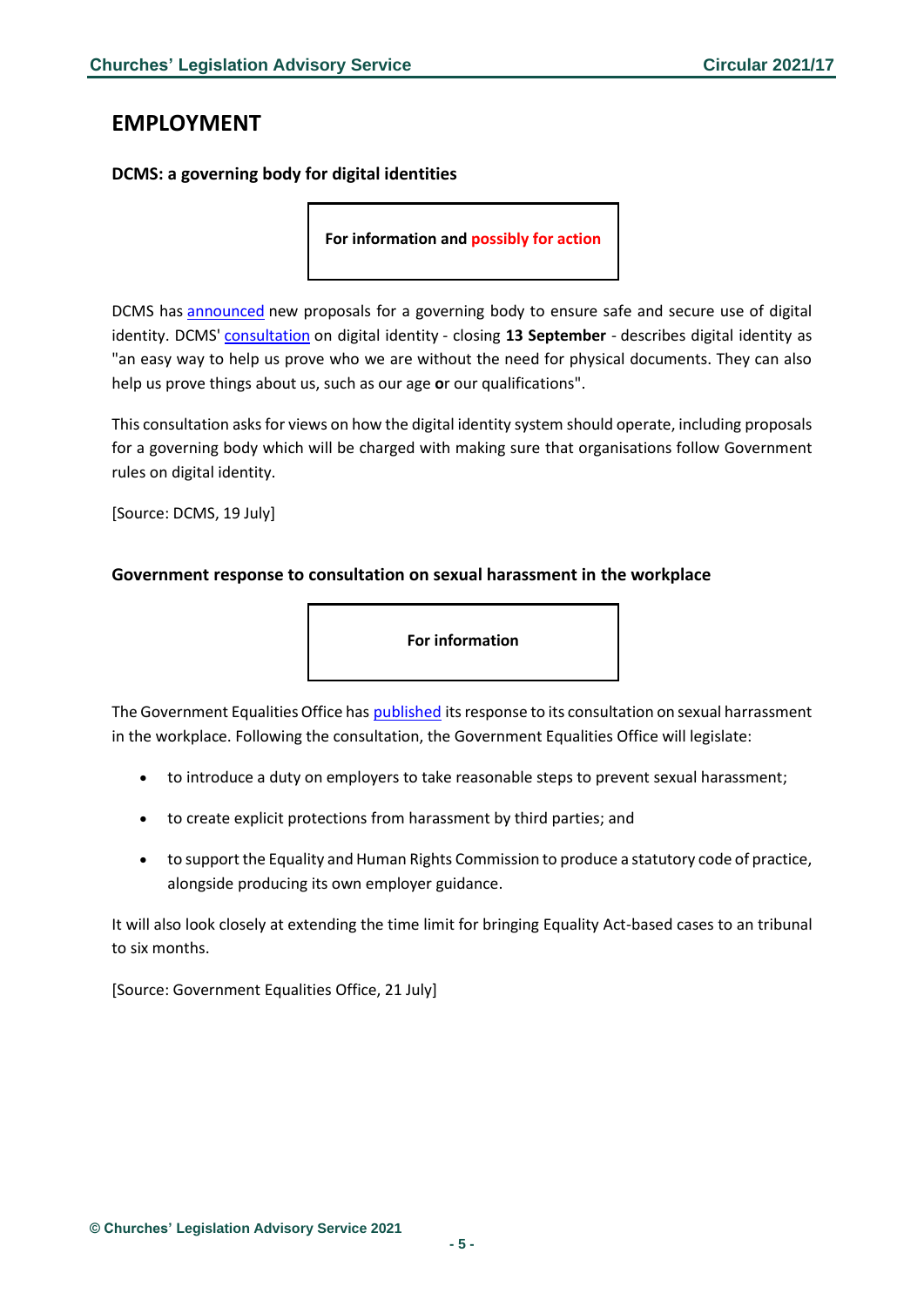### <span id="page-5-0"></span>**FAITH & SOCIETY**

### <span id="page-5-1"></span>**COVID-19: guidance for the safe use of places of worship**

**For information**

MHCLG has publishe[d guidance](https://www.gov.uk/guidance/covid-19-guidance-for-the-safe-use-of-places-of-worship?utm_medium=email&utm_campaign=govuk-notifications&utm_source=4a6fe698-9601-40d0-96eb-811210f06ed1&utm_content=immediately) on the safe use of places of worship (in England) during the Covid-19 pandemic. As of 19 July, the rules for places of worship changed:

- "There are no longer limits on the number of people you can meet. This means there are no restrictions on group sizes for attending communal worship.
- Legal requirements for social distancing will no longer apply and you will not need to stay 2 metres apart from people you do not live with.
- There are no legal restrictions on the number of people that can attend a place of worship, including at significant life events, such as bar/bat mitzvahs, private baptisms, and naming ceremonies.
- Face coverings are no longer required by law in any setting. However, the Government expects and recommends that people wear face coverings in crowded areas such as public transport.
- COVID-secure rules, including table service requirements and restrictions on singing and dancing, will no longer apply. However, there are steps everyone should continue to consider to reduce the risk of transmission, which are explained in this guidance. Places of worship should follow the principles set out in the [working safely guidance.](https://www.gov.uk/guidance/working-safely-during-covid-19)
- There will no longer be limits on the number of people who can sing indoors or outdoors. This includes indoor congregational and communal singing."

[Source: MHCLG, 16 July]

#### <span id="page-5-2"></span>**Jewish cemetery preservation**



The Foundation for Jewish Heritage has [published](https://www.foundationforjewishheritage.com/post/catalogue-of-best-practices-for-jewish-cemetery-preservation) a "catalogue of best practices for Jewish cemetery preservation" with examples of preservation initiatives from across nine countries at every level, from grassroots programmes by local individuals and communities to the work of international NGOs and joint actions by European states.

[Source: Foundation for Jewish Heritage, 24 June]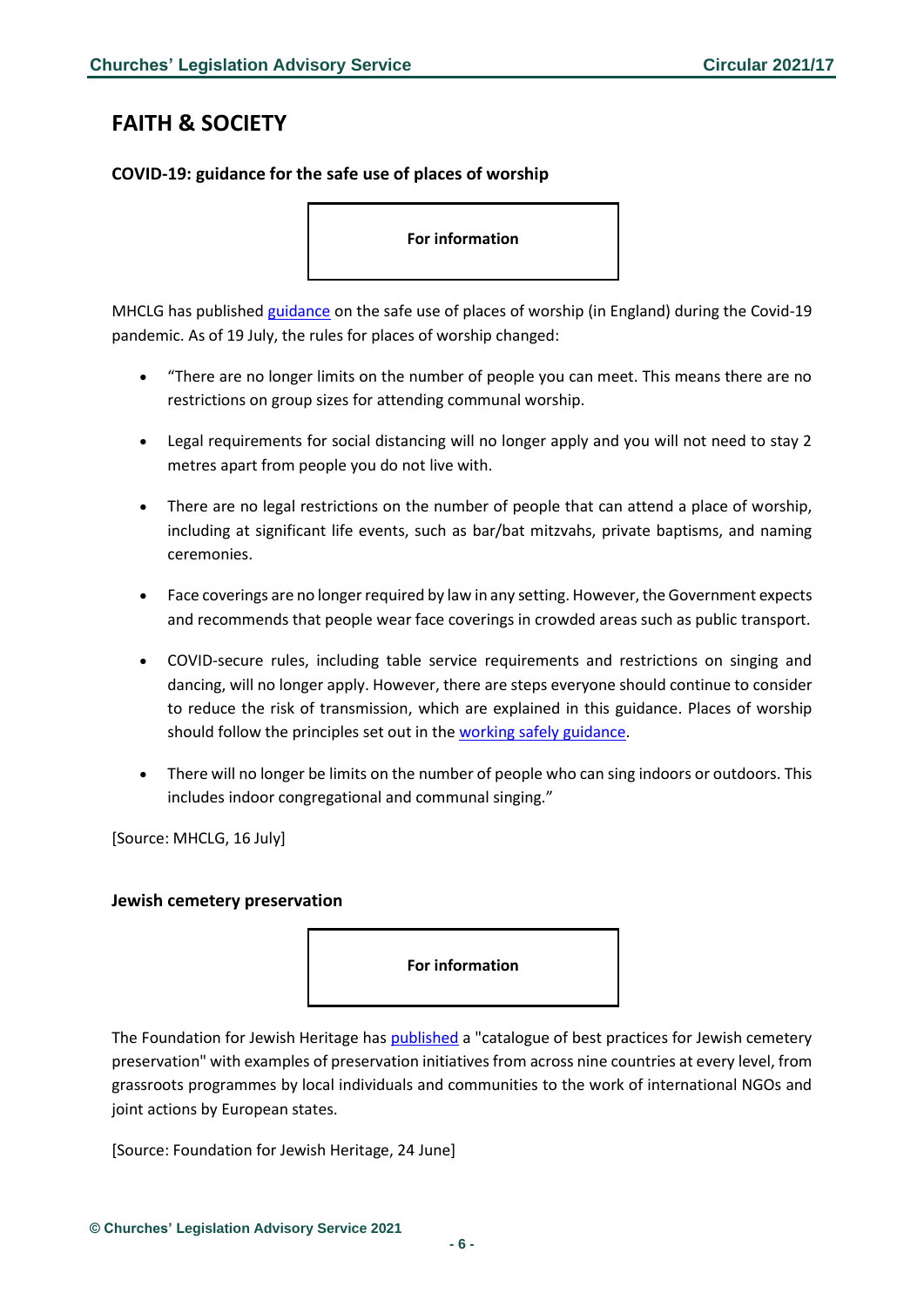#### <span id="page-6-0"></span>**Marriage venues**



On 6 July, the House of Commons Library [published](https://commonslibrary.parliament.uk/research-briefings/sn02842/?utm_source=HOC+Library+-+Research+alerts&utm_campaign=36871ed16a-EMAIL_CAMPAIGN_2021_07_07_08_00&utm_medium=email&utm_term=0_a9da1c9b17-36871ed16a-103579521&mc_cid=36871ed16a&mc_eid=4f1a0992e5) a briefing on where couples may marry in England and Wales. It includes information about the new Regulations which, for a limited time (at least to begin with), enable couples to marry at some outdoor locations. It also deals with the Law Commission consultation on its provisional proposals to reform the law governing how and where couples can get married.

[Sources: House of Commons Library, 6 July]

#### <span id="page-6-1"></span>**Relationship between the church and state in the UK**

**For information**

The House of Commons Library has published a briefing paper on the relationship between church and state in the United Kingdom. The full report can be rea[d here.](https://researchbriefings.files.parliament.uk/documents/CBP-8886/CBP-8886.pdf)

[Source: House of Commons Library, 29 July]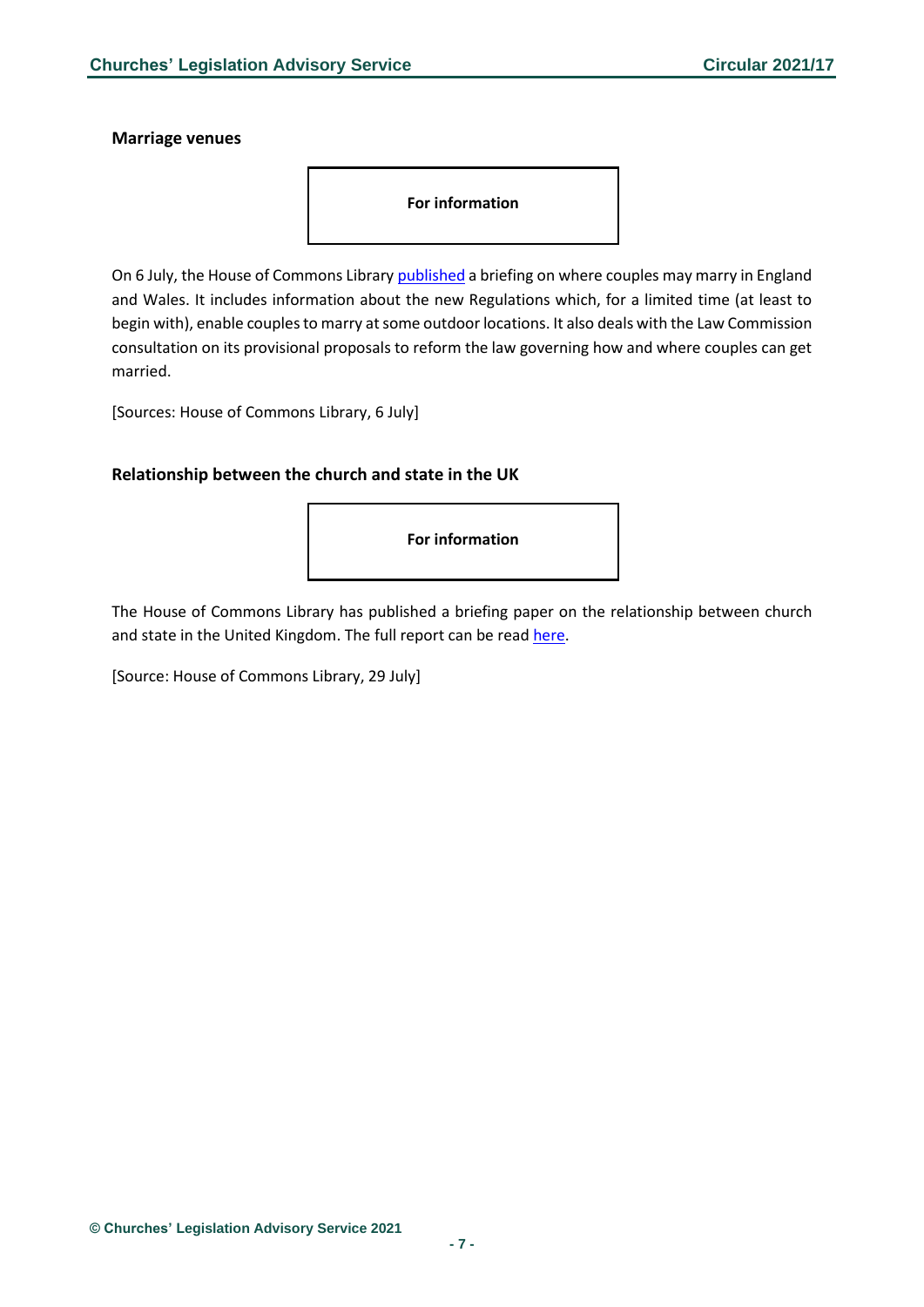### <span id="page-7-0"></span>**NORTHERN IRELAND**

### <span id="page-7-1"></span>**CCNI: Charities SORP**

**For information**

The Charity Commission for Northern Ireland (CCNI) has published a **Quarterly update on the Charities** [Statement of Recommended Practice \(SORP\).](https://www.charitycommissionni.org.uk/news/charities-sorp-quarterly-update/) A comprehensive timeline and scheduling of the 15 topics for the reflection and problem-solving has been prepared by the SORP-making body and covers the rest of this year up to January 2022. This was approved by the SORP Committee at its meeting of May 2021. Any additional research provided by the engagement strands will also be reviewed and considered during this period.

[Source: CCNI, 28 July]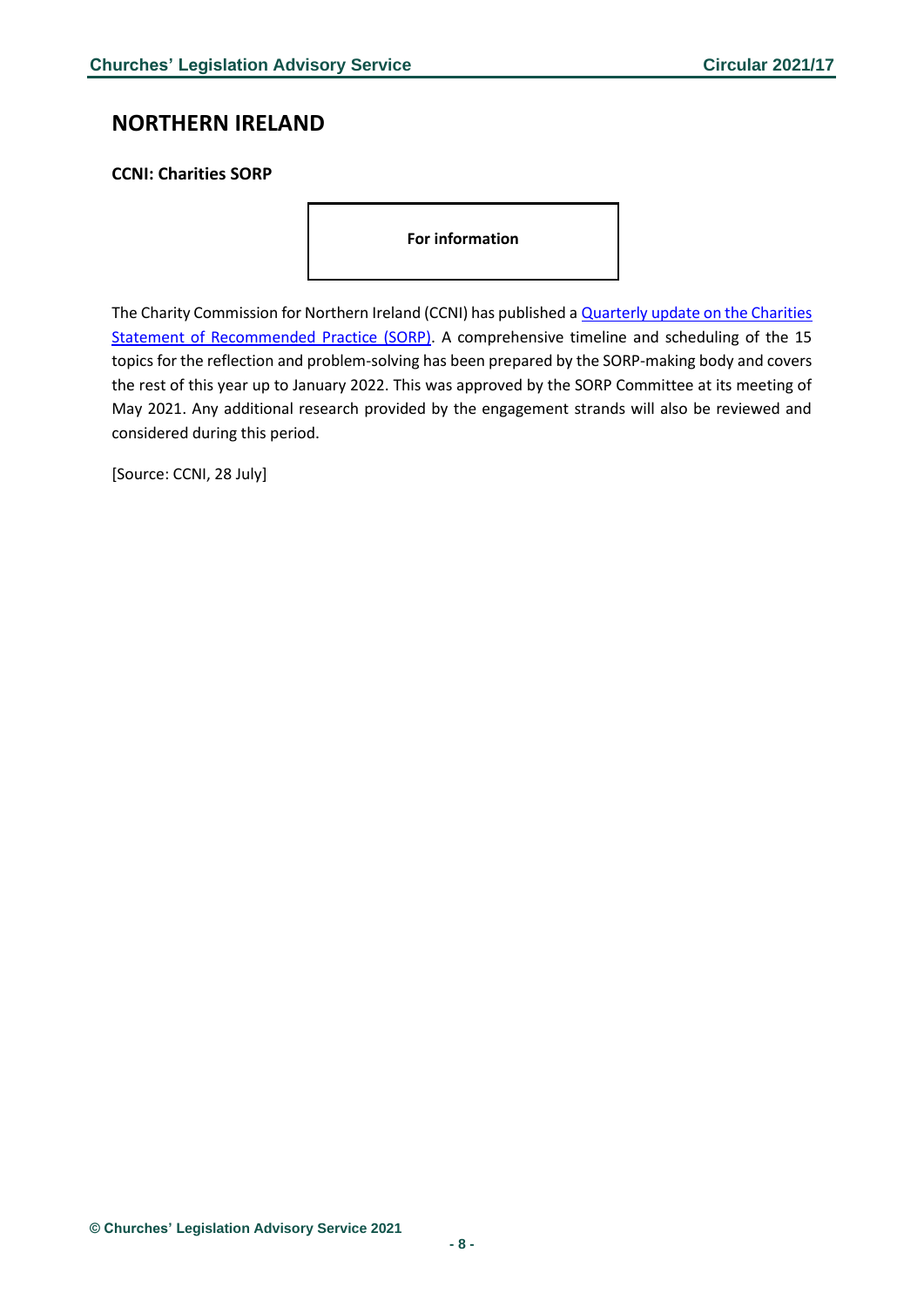### <span id="page-8-0"></span>**ODDS & ENDS**

### <span id="page-8-1"></span>**HSE: COVID and ventilation**

**For information**

A new [video](https://www.youtube.com/watch?v=hkK_LZeUGXM&t=1s) from the Health and Safety Executive (HSE) explains how having adequate ventilation can help you reduce the risk of COVID-19 transmission in your workplace. It includes advice on identifying poorly ventilated areas and using CO2 monitors, improving natural and mechanical ventilation, and how to keep work vehicles ventilated.

[Source: HSE, 29 July]

### <span id="page-8-2"></span>**National Disability Strategy**

**For information**

The [National Disability Strategy](https://www.gov.uk/government/publications/national-disability-strategy) sets out the Government's vision to improve the everyday lives of disabled people. The strategy has been developed with the input of more than 14,000 disabled people, as well as disability organisations, businesses, policy experts and many others.

Part 1 sets out immediate commitments the Government will make to improve every part of a disabled person's day.

Part 2 sets out changes to how the Government will work with and for disabled people into the future, putting disabled people at the heart of government policy-making and service delivery.

Part 3 summarises the actions that each government department will take, with ministerial champions setting out their personal commitment to the strategy.

Landlords will be required to make shared spaces in buildings more accessible to disabled. The strategy paper outlines £1.6bn of funding, including a £573m pot to increase the accessibility of homes. The Cabinet Office confirmed that it will progress work to require landlords to make "reasonable adjustments to the common parts of leasehold and commonhold homes", with a consultation planned for later this year.

[Source: Cabinet Office, 29 July]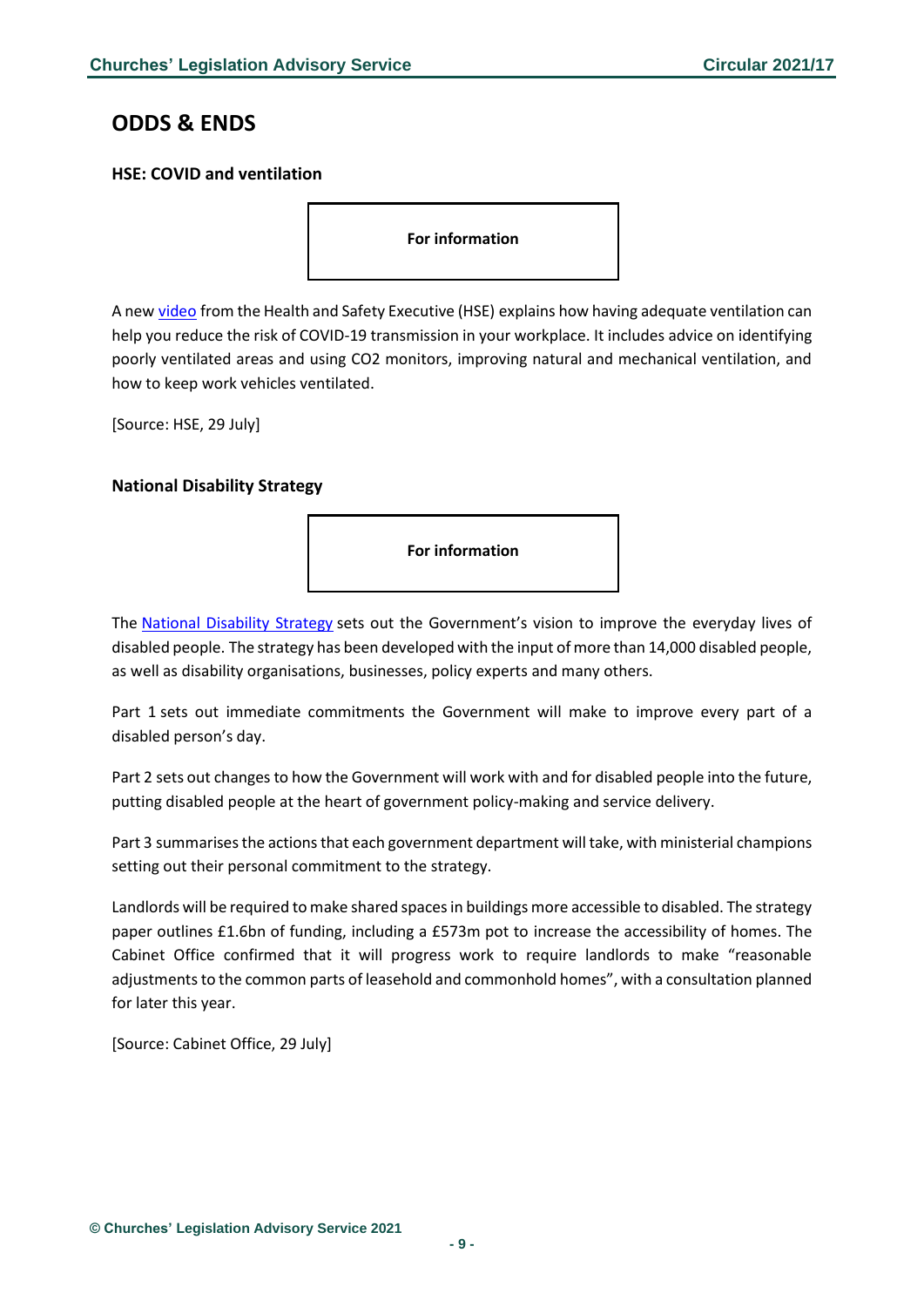#### <span id="page-9-0"></span>**Protect Duty**

**For information**

On 27 July, the Parliamentary Under-Secretary at the Home Office. Kevin Foster, answered a [Written](https://questions-statements.parliament.uk/written-questions/detail/2021-07-19/35592)  [Question](https://questions-statements.parliament.uk/written-questions/detail/2021-07-19/35592) about the impact on places of worship of the requirements of the Protect Duty as follows:

'The responses to [the Protect Duty consultation,](https://assets.publishing.service.gov.uk/government/uploads/system/uploads/attachment_data/file/964808/Protect_Duty_Consultation_Document5.pdf) which closed on 2nd July, provides a basis for Government to consider the scope and requirements of the Protect Duty, alongside assessing the impacts on those parties potentially within scope. These considerations will also consider the potential for unintended consequences and indirect implications of introducing the Duty.

The Government is mindful places of worship differ significantly in the nature of their function and operation from other locations potentially within the scope of the Protect Duty proposals. This is balanced against the threat posed by terrorism, and a need to ensure there are effective security measures at public places, regardless of their nature.

The Government will be carefully considering the issues raised within the consultation and our engagement events, including those discussed with representatives of different faith communities, before considering next steps.'

We await the Government's conclusions with interest: hopefully, the recognition that 'places of worship differ significantly in the nature of their function and operation from other locations' might mean that the Government is considering a proportionate approach – which is what we argued for in our submission to the consultation.

[Source: Commons *Hansard*, 27 July]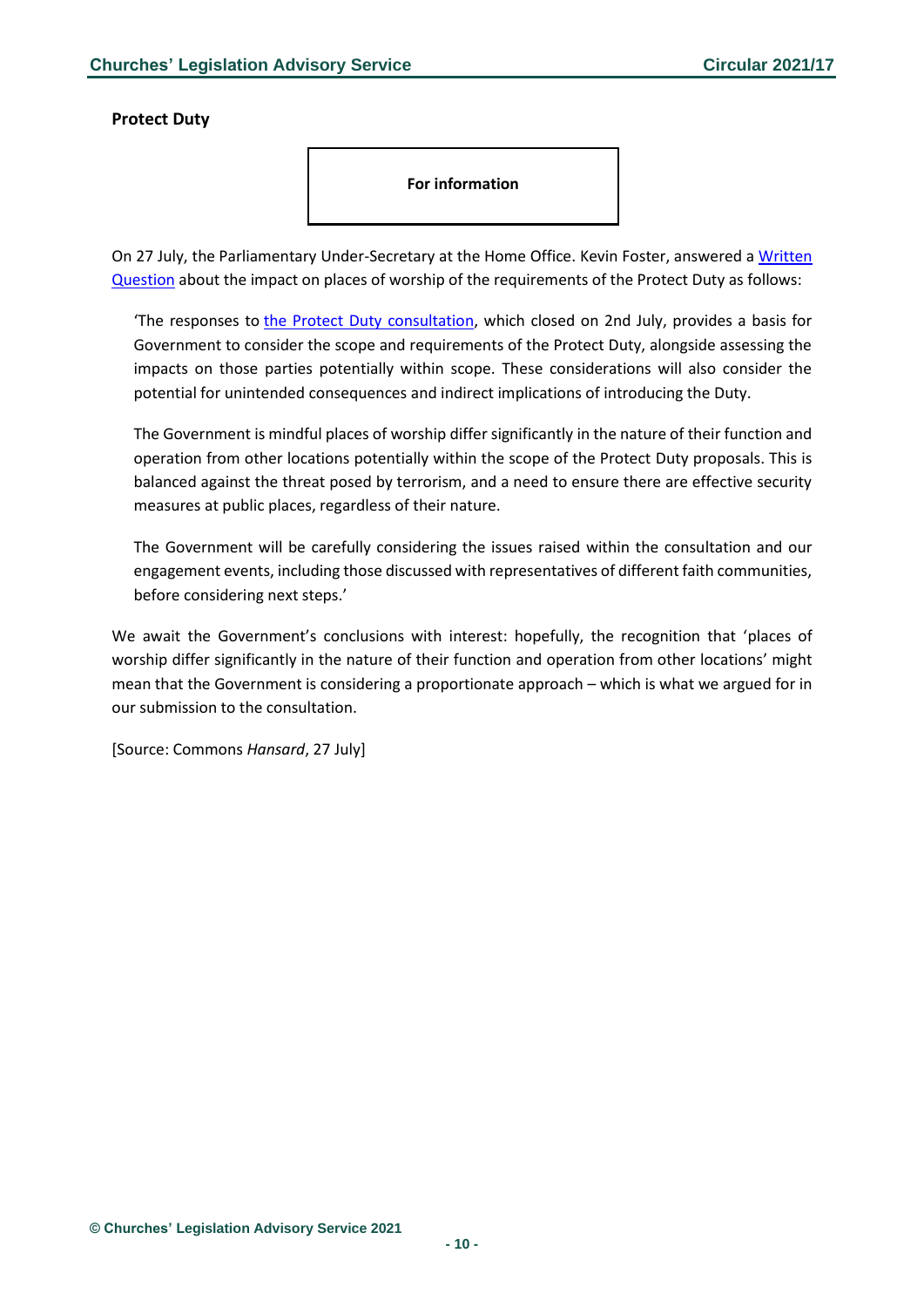### <span id="page-10-0"></span>**PROPERY & PLANNING**

### <span id="page-10-1"></span>**Commons Library: The end of "no fault" section 21 evictions**

**For information**

The House of Commons Library has [published](https://commonslibrary.parliament.uk/research-briefings/cbp-8658/?utm_source=HOC+Library+-+Research+alerts&utm_campaign=09556b36a9-EMAIL_CAMPAIGN_2021_07_31_08_00&utm_medium=email&utm_term=0_a9da1c9b17-09556b36a9-103579521&mc_cid=09556b36a9&mc_eid=4f1a0992e5) a briefing on the end of "no fault" section 21 evictions. The Government has committed to abolish "no-fault" section 21 evictions in the private rented sector. A Renters' Reform Bill was promised in the 2019 Queen's Speech to achieve this. The paper explains the use of section 21 and reactions to its proposed abolition.

[Source: House of Commons Library, 31 July]

#### <span id="page-10-2"></span>**Historic England: Building Works and Bats**



Historic England has [published](https://historicengland.org.uk/advice/technical-advice/buildings/building-works-and-bats/) a technical guidance note on building works and bats. All of the UK's bats and their roosts are protected by law. The guidance is intended to help property owners and all involved in managing, maintaining or making changes to buildings, or using the buildings, avoid breaking the law. It begins with a reminder that all of the UK's bats and their roosts are protected by law and proceeds from three principles:

- Always start with the assumption that bats are present in a building or the surrounding site, unless a bat survey within the last two years shows that no bats or signs of bats are present.
- Plan all works well in advance so that a bat survey can be carried out and the works progressed when least disturbance will be caused to the bats.
- If you come across a bat or bats during the course of work, stop working in that area and seek immediate advice. You must either arrange the work in a way that will avoid committing an offence or obtain a licence from [Natural England.](https://www.gov.uk/guidance/bats-protection-surveys-and-licences)

[Source: Historic England, 28 July]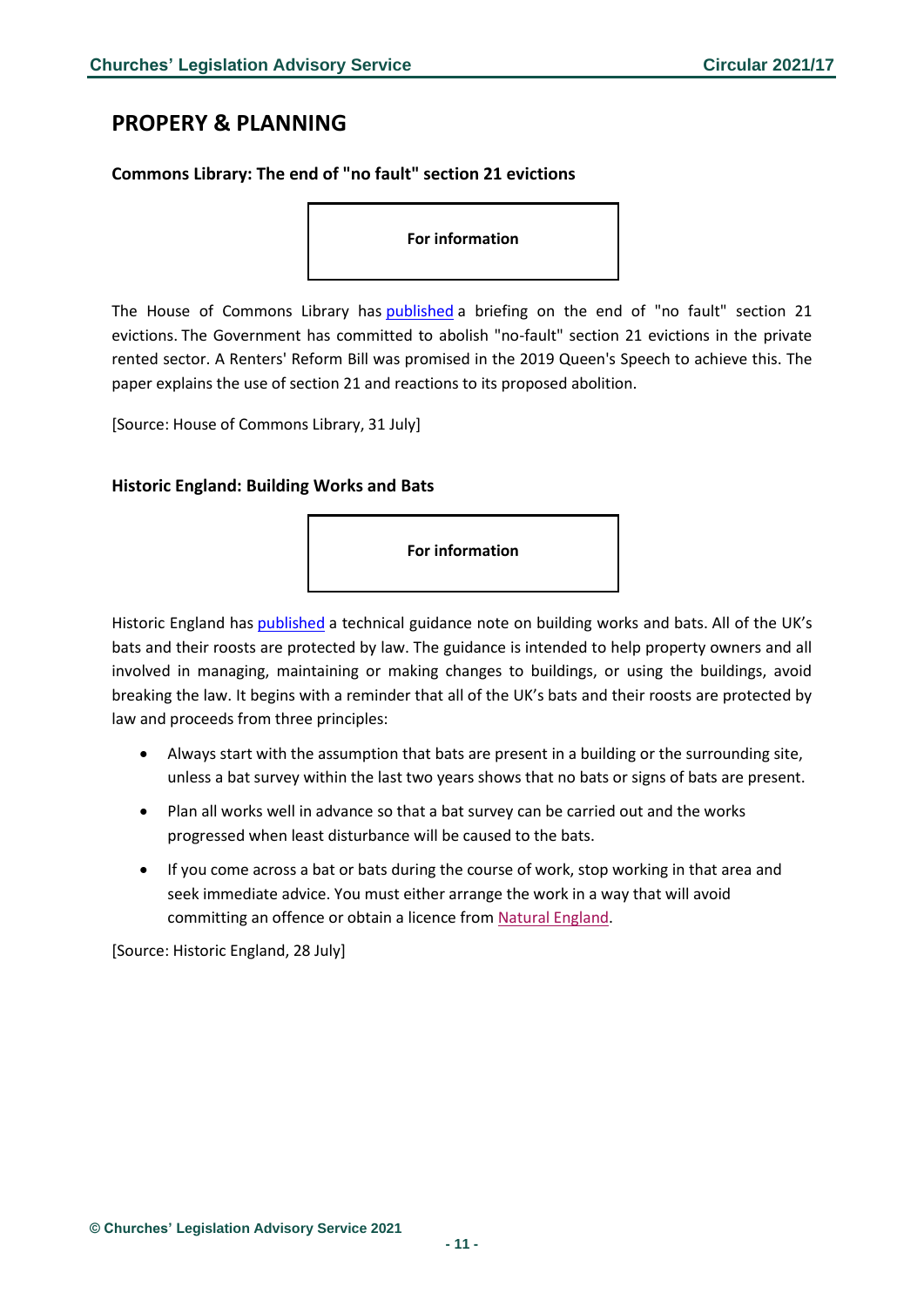### <span id="page-11-0"></span>**Ministerial Statement:** *Building Beautiful Places*

### **For information**

Housing Secretary Robert Jenrick made a [statement](https://questions-statements.parliament.uk/written-statements/detail/2021-07-20/hcws216) in the House of Commons on several planning matter. The Government published the [revised National Planning Policy Framework](https://www.gov.uk/government/publications/national-planning-policy-framework--2) (NPPF), the new [National Model Design Code](https://www.gov.uk/government/publications/national-model-design-code) and the Government's response to the [consultation on both.](https://www.gov.uk/government/consultations/national-planning-policy-framework-and-national-model-design-code-consultation-proposals)

#### *Revised National Planning Policy Framework*

MHCLG has published a revised NPPF. Changes to the revised NPPF include:

- "[Making] beauty and place-making a strategic theme in the Framework
- "[Setting] out the expectation that local authorities produce their own design codes and guides setting out design principles which new development in their areas should reflect
- "[Asking] for new streets to be tree-lined
- "[Improving] biodiversity and access to nature through design
- "[Putting] an emphasis on approving good design as well as refusing poor quality schemes
- "... a number of environment-related changes, including on flood risk and climate change
- "emphasis of the importance of retaining and explaining the historic and social context of historic statues, plaques, memorials or monuments rather than removing them
- "an update on the use of Article 4 Directions
- "an expectation that local planning authorities take a proactive approach to engaging with key delivery bodies and other stakeholders at the pre-application stage of local plan making"

#### *National Model Design Code*

MHCLG also published the National Model Design Code, which provides guidance on the production of local design codes, guides and policies to promote successful design. It expands on the ten characteristics of good design set out in the National Design Guide, which reflects the Government's priorities and provides a common overarching framework for design. The National Model Design Code forms part of the Government's planning practice guidance and should be used as a toolkit to guide local planning authorities on the design parameters and issues that need to be considered when producing design codes and guides. It also sets out methods to capture and reflect the views of the local community from the outset, and at each stage in the process.

[Source: MHCLG, 20 July]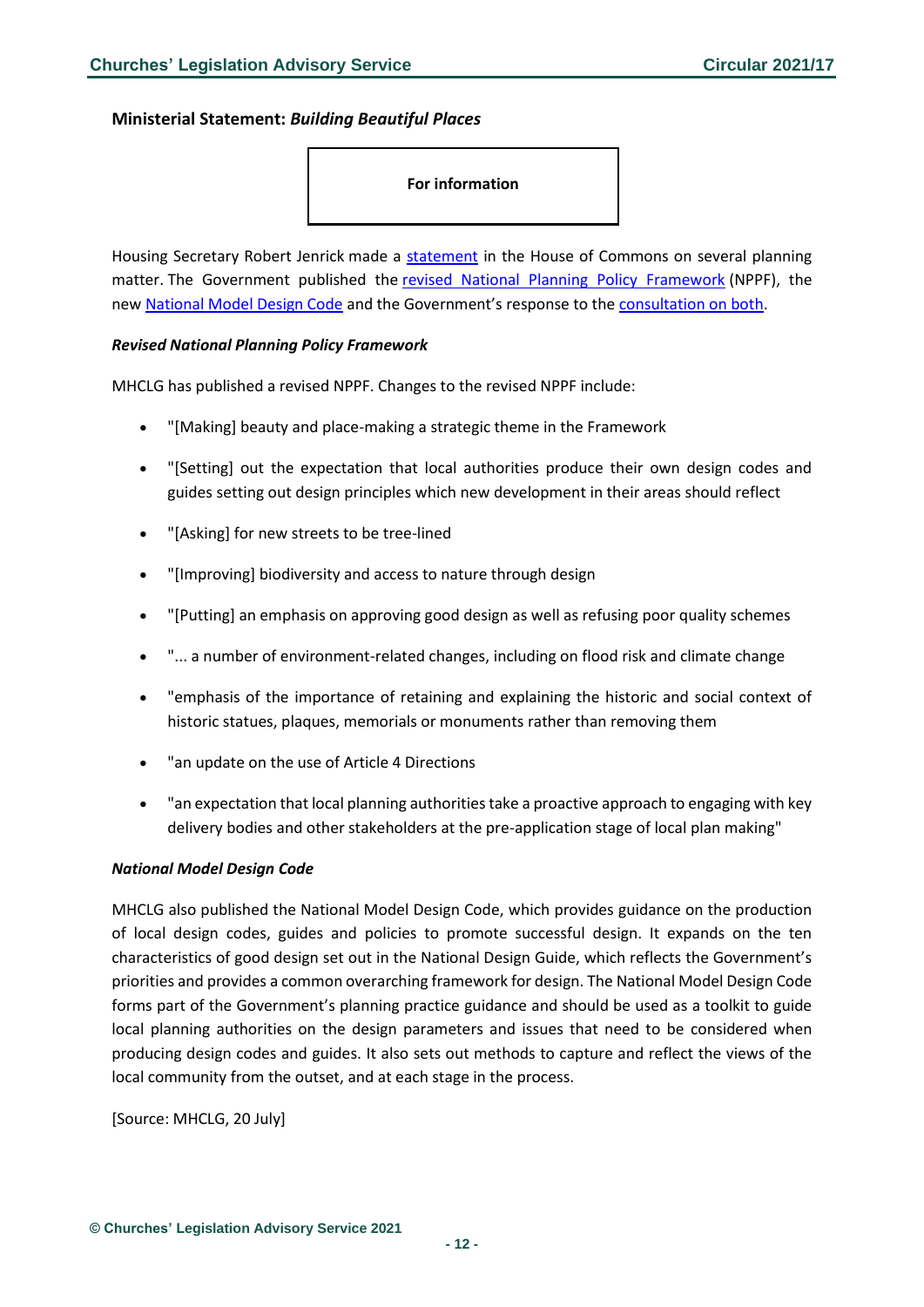<span id="page-12-0"></span>**Safer public places: managing public outdoor settings**

**For information**

MHCLG has [published](https://www.gov.uk/guidance/coronavirus-covid-19-safer-public-places-managing-public-outdoor-settings?utm_medium=email&utm_campaign=govuk-notifications&utm_source=2b89d30e-c7da-4b6c-8809-003c8560cd21&utm_content=daily) new guidance for local authorities, owners and operators to support the safe use and management of outdoor public places while the risk of COVID-19 transmission remains.

[Source: MHCLG, 19 July]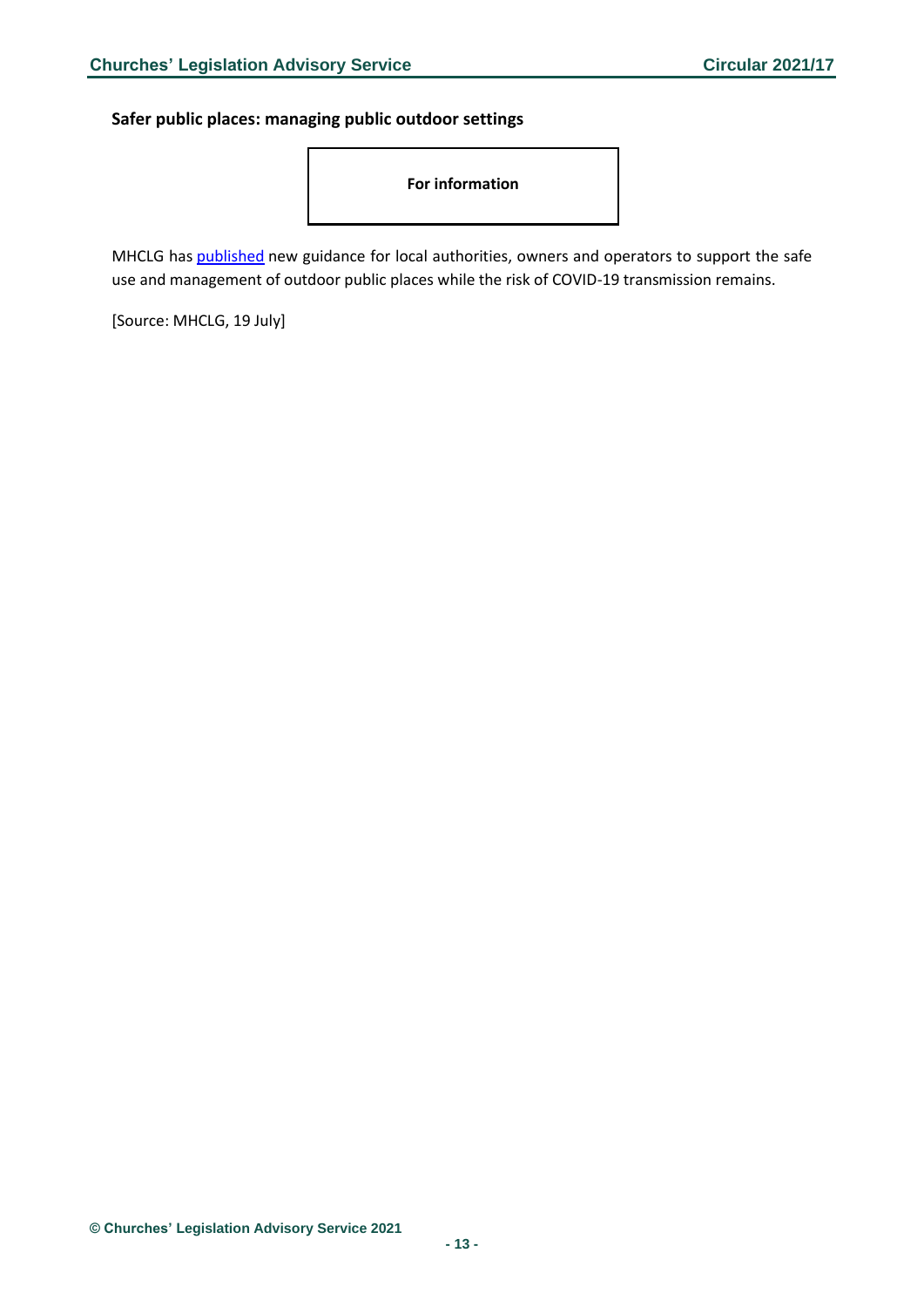### <span id="page-13-0"></span>**SCOTLAND**

### <span id="page-13-1"></span>**Building standards (fire safety) - a consultation on external wall systems**

**For information and possibly for action**

The Scottish Government has [published](https://consult.gov.scot/building-standards/building-regulations-fire-ews-review/consult_view/) a consultation - closing 8 October - on a review of building standards relating to the fire safety of cladding. The consultation covers five main areas:

- 1. the wording of mandatory standard 2.7 relating to fire spread on external walls;
- 2. consideration of a definition and ban on the highest risk metal composite material (MCM) cladding panels;
- 3. options to improving standards and guidance on cladding systems, including the continued role of the large scale fire test, BS 8414;
- 4. consequential matters combustible exemptions; and
- 5. impact assessments.

The proposed changes outlined in the consultation aim to improve fire safety for the design and construction of all buildings, in relation to external wall cladding systems.

[Source: Scottish Government, 16 July]

### <span id="page-13-2"></span>**Domestic energy performance certificates reform**



The Scottish Government has [published](https://consult.gov.scot/energy-and-climate-change-directorate/reforming-domestic-energy-performance-certificates/) a consultation - closes 8 **October** - on reform to domestic energy performance certificates. This consultation forms the first part of the reform of the EPC framework by proposing a change to the way information, already gathered as part of an EPC assessment, is displayed on the EPC. The proposed change to the EPC also includes the creation of a new metric - Energy Use Rating.

[Source: Scottish Government, 23 July]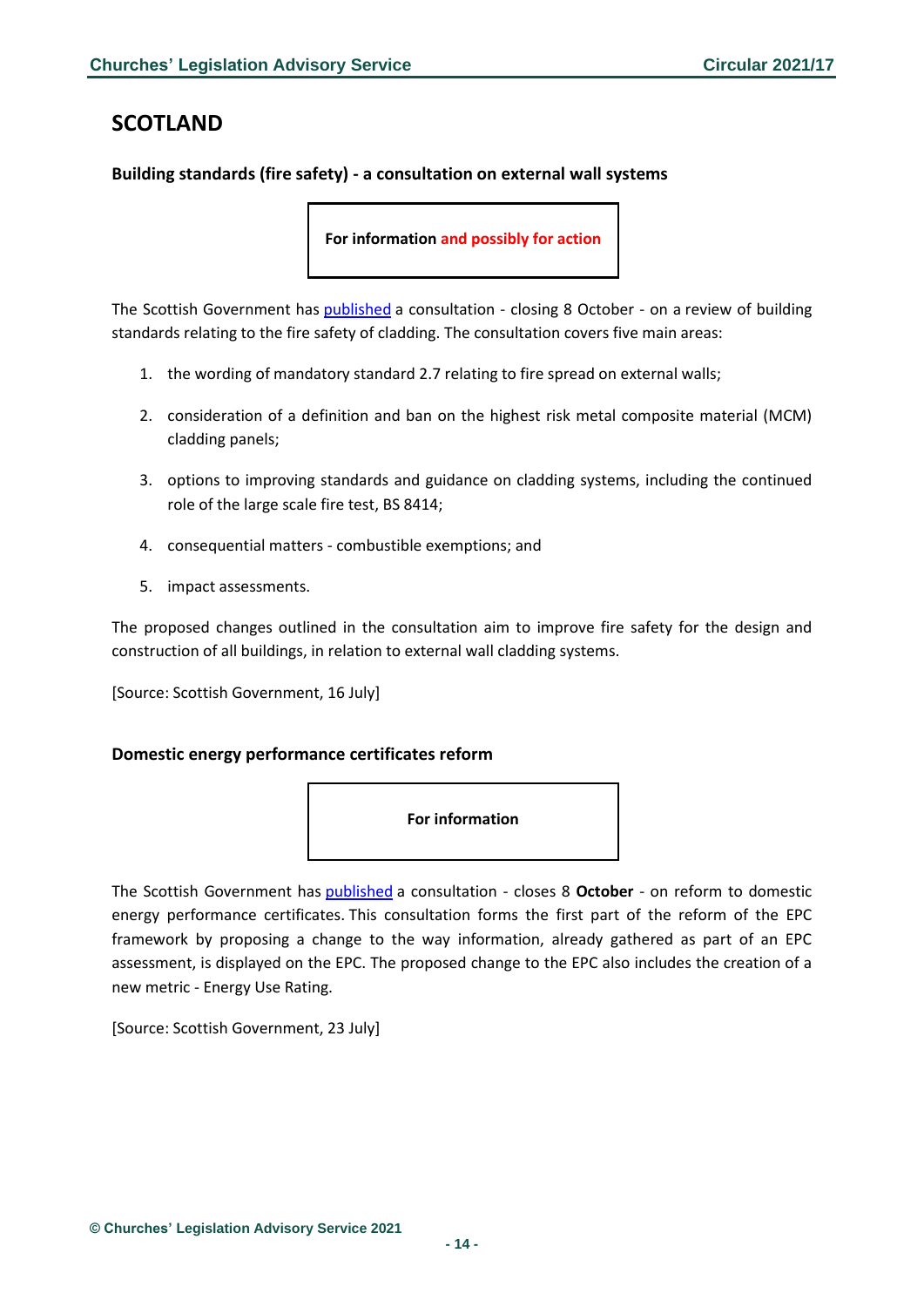<span id="page-14-0"></span>**Proposed changes to Energy Standards and associated topics**

**For information and possibly for action**

The Scottish Government has *[published](https://www.gov.scot/isbn/9781802012040)* a consultation - closing 15 October - on proposed changes to energy standards and associated topics, including ventilation, overheating and electric vehicle charging infrastructure.

[Source: Scottish Government, 26 July]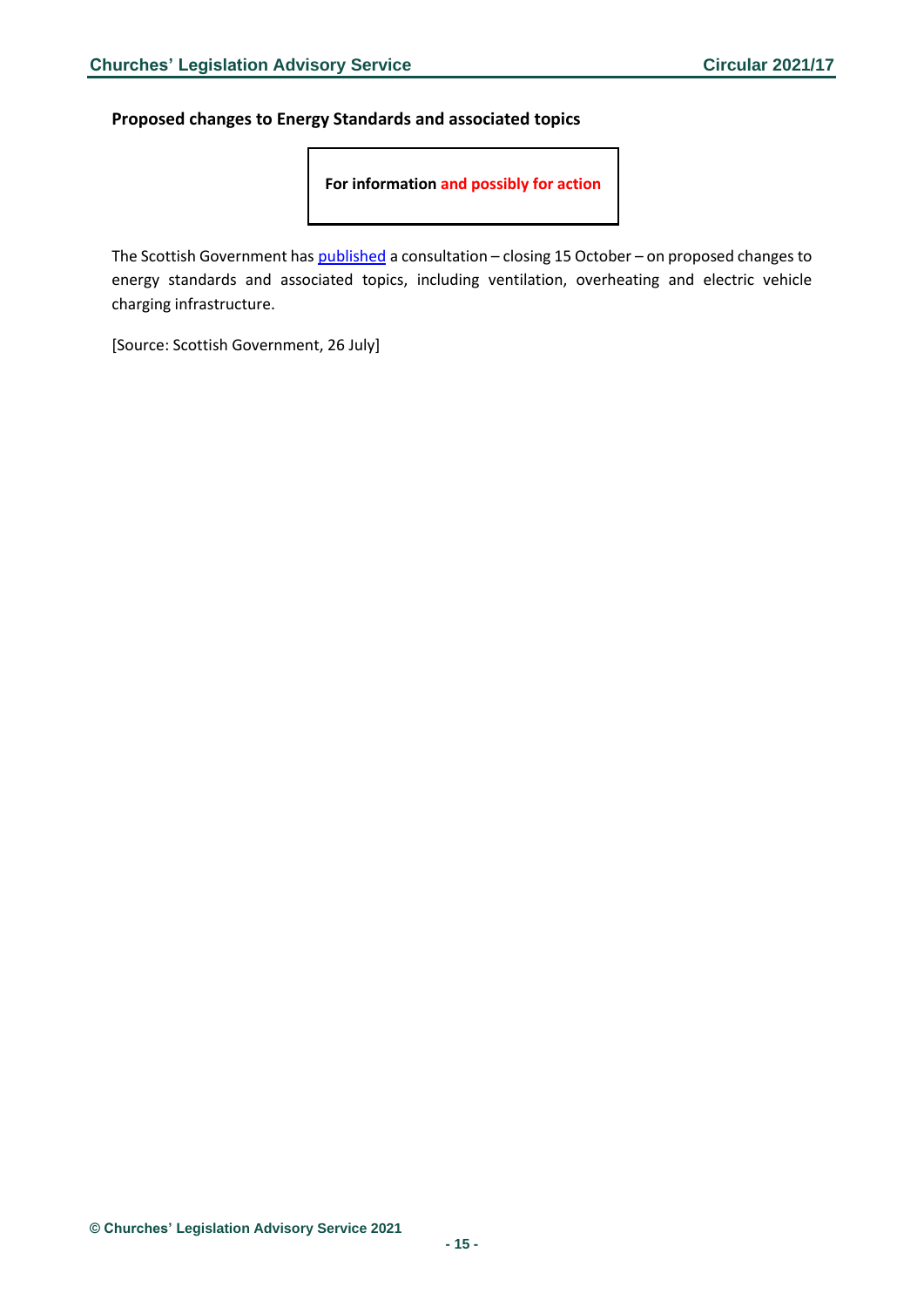### <span id="page-15-0"></span>**TAXATION**

<span id="page-15-1"></span>**Finance Bill 2021-22: draft legislation and tax documents**

**For information**

Further to previous announcements including at Budget or in *Tax Policies and Consultations* (CP 404, published on 23 March 2021), the Treasury has published [draft legislation](https://questions-statements.parliament.uk/written-statements/detail/2021-07-20/hcws204) to be included in Finance Bill 2021-22. The following items may be of interest to members:

- Allowances Technical amendment to allowance statement requirements for Structures and Buildings Allowance (SBA): The draft legislation will amend the requirements for SBA allowance statements, to include the date qualifying expenditure is incurred or treated as incurred when the allowance period commences from this date. Without this change, subsequent owners of an asset on which SBA is being claimed may sensibly assume the date the allowance period commences is the date the asset is brought into use. Clarity for businesses on the remaining length of the allowance period means they will not be adversely affected by failing to claim the full relief to which they are entitled.
- Increasing Normal Minimum Pension Age (NMPA): The draft legislation will increase the normal minimum pension age from 55 to 57 in April 2028. This is the age at which most members of registered pension schemes can draw benefits without incurring unauthorised payment charges. Members of uniformed public service pension schemes and those with unqualified rights to take their pension below age 57 will be protected from these changes. After considering consultation responses, individuals will be able to keep their protected pension age if they transfer their pension.
- Notification of an uncertain tax treatment by large businesses: The Government is publishing a summary of responses and draft legislation to implement a new requirement for large businesses to notify HMRC where they have adopted an uncertain tax treatment. This will apply to returns due to be filed on or after 1 April 2022. This requirement to notify will provide HMRC with accurate and timely information to encourage earlier identification and resolution of uncertain tax treatments. This will help address the legal interpretation portion of the tax gap, estimated to be £4.9bn in 2018-19. The Government will also publish accompanying draft guidance in due course.
- Tax treatment of asset holding companies (AHCs): The Government is responding to its second stage consultation on, and publishing initial draft legislation relating to, the tax treatment of AHCs. These targeted reforms are designed to enhance the UK's attractiveness as a location for AHCs, and represent a balanced approach in response to stakeholder representations.

The Government is also publishing draft legislation and associated documents in the following areas which have not been previously announced: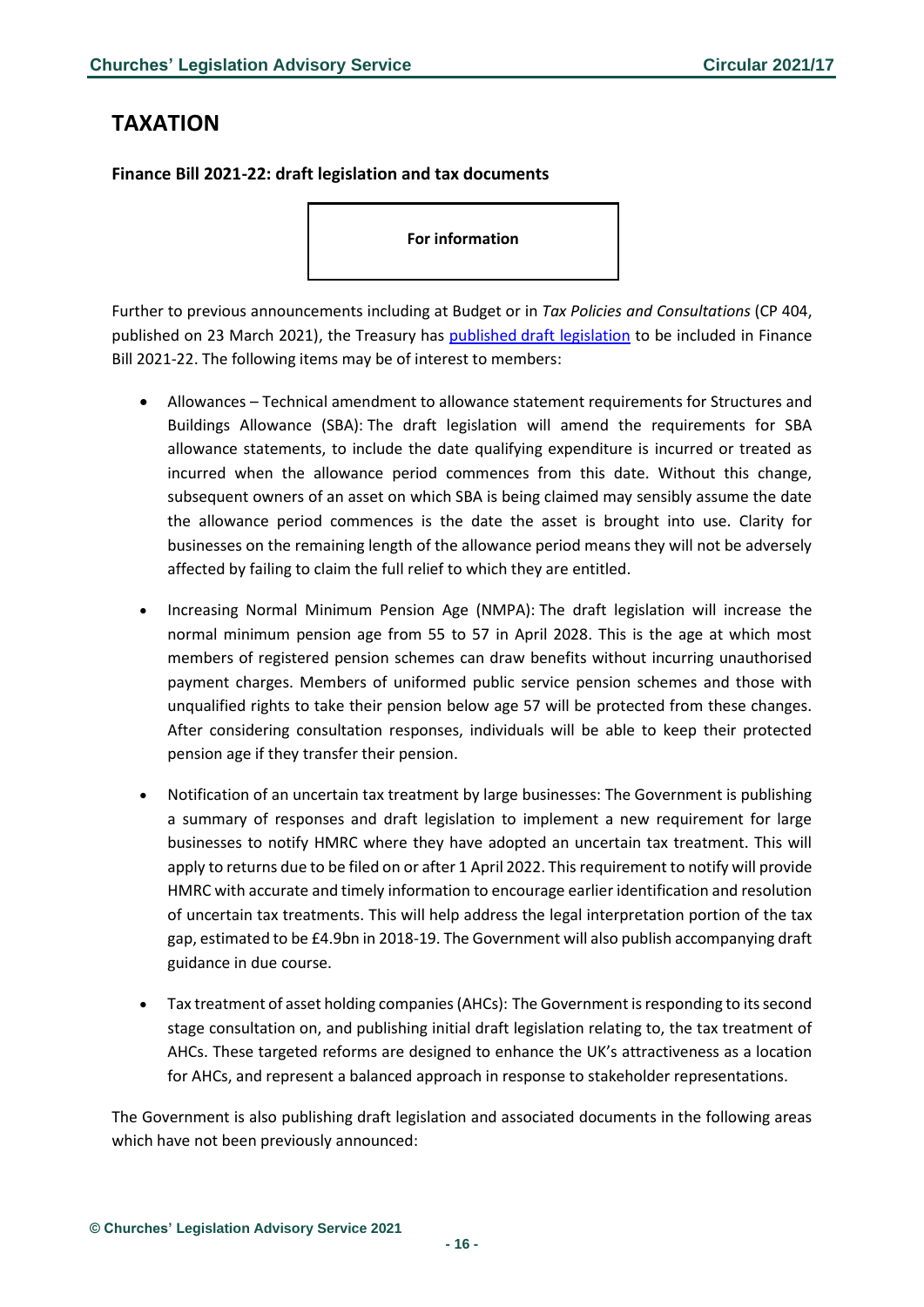• Location of Risk regulation: Under current legislation, the determination of the location of a risk for Insurance Premium Tax (IPT) purposes is unclear. The Government has therefore published draft legislation to clarify the rules for determining the location of a risk by placing the criteria into the primary legislation governing IPT. This will ensure clarity for taxpayers and HMRC, and retain the principles initially set out in legislation in 2001.

All draft legislation is accompanied by a Tax Information and Impact Note (TIIN), an Explanatory Note (EN) and, where applicable, a summary of consultation responses document.

#### *Policy announcements*

- Income tax exemption of new social security payments in Scotland: The Government will legislate in the Autumn to ensure that two new social security payments made by the Scottish Government will not be subject to income tax (as provided for in the 2016 Fiscal Framework). This legislation will apply to the Child Winter Heating Assistance (introduced in November 2020) and the Short-Term Assistance (introduced in July 2021). The legislation will be retrospective, from November 2020 and July 2021 respectively. HM Revenue and Customs will not collect any income tax that may have been due on payments made from November 2020 to the date the legislation takes effect.
- Covid Local Grant scheme payments: The Government will legislate in the Autumn to ensure that payments made by Local Authorities to families through the Covid Winter Grant Scheme and Covid Local Grant Scheme, and similar schemes operated by the Devolved Administrations, are not subject to income tax. This will provide certainty to those who have benefited from the additional funding provided to Local Authorities. The legislation will be retrospective and cover payments made from 2020-21 onwards.

### *Other publications*

The Government is also publishing summaries of responses to the following consultations:

- 'Modernisation of the stamp taxes on shares framework'.
- 'VAT Grouping Establishment, Eligibility and Registration'.
- 'VAT and the Public Sector: Reform to VAT Refund Rules'.
- 'VAT and the Sharing Economy'.
- 'VAT and value shifting'.

Finally, the Government is also publishing a research report entitled 'Impact of Making Tax Digital for VAT'. This considers the impact of Making Tax Digital (MTD) across those taxpayers that have been required to operate it for VAT from April 2019 and further demonstrates that taxpayers are experiencing benefits in operating MTD.

[Source: HM Treasury, 20 July]